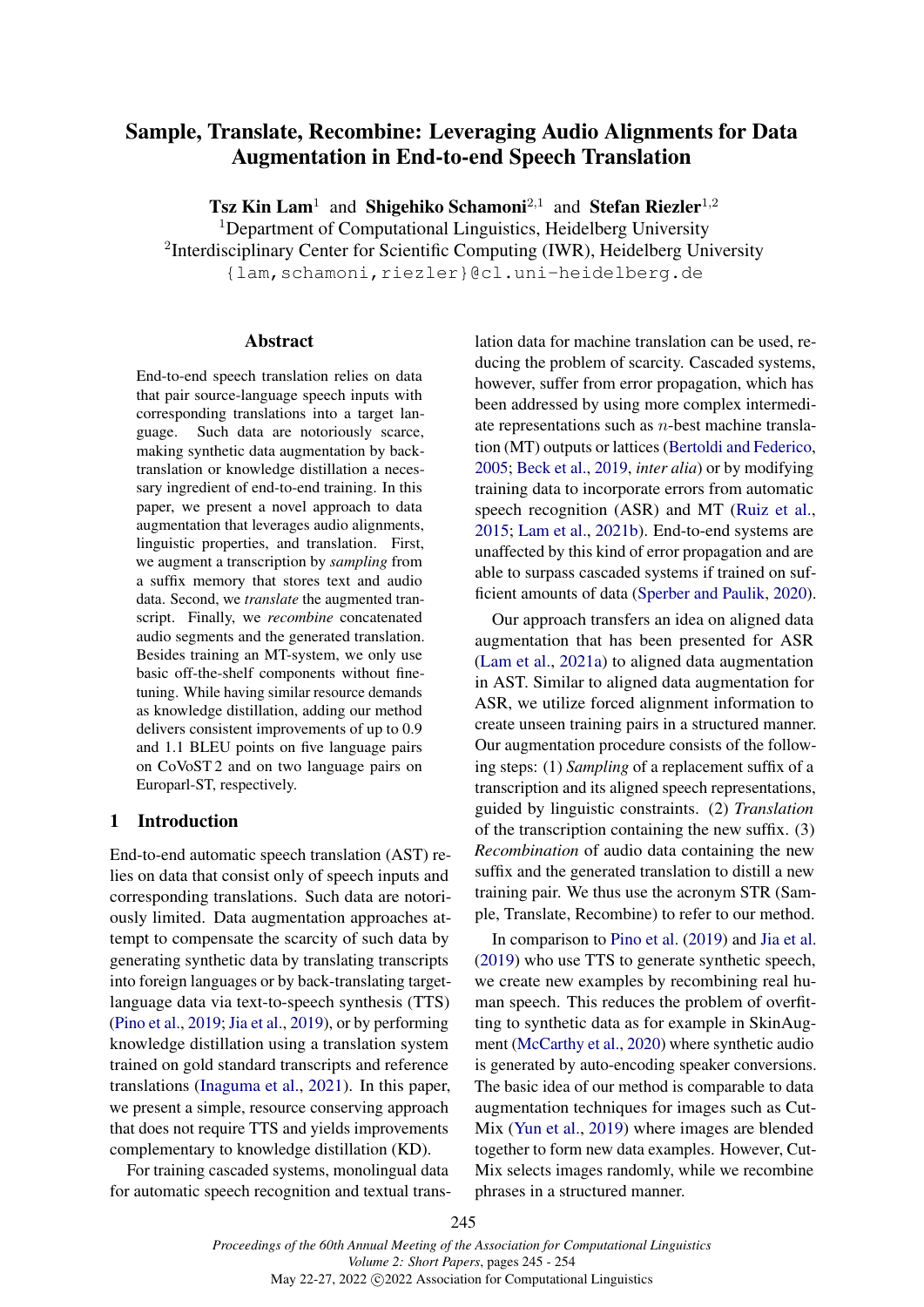Our experimental evaluation is conducted for five language pairs on the CoVoST 2 dataset [\(Wang](#page-6-2) [et al.,](#page-6-2) [2021\)](#page-6-2) and for two language pairs on the Europarl-ST [\(Iranzo-Sánchez et al.,](#page-5-9) [2020\)](#page-5-9) dataset. We find considerable improvements for all language pairs on all datasets for our approach on top of KD. Our approach can be seen as an enhancement of [Inaguma et al.](#page-5-2) [\(2021\)](#page-5-2)'s KD approach since it requires roughly the same computational resources and consistently improves their gains.

## 2 Method

Our method exploits audio-transcription alignment information to generate previously unseen data pairs for end-to-end AST training. By applying a Part-of-Speech (POS) Tagger on a sentence, we identify potential "pivoting tokens" where the token's prefix or suffix, i.e., the preceding or succeeding tokens, can be exchanged between other sentences containing the same token of the same syntactic function. We then sample possible suffixes for that token from a suffix memory containing text and audio suffixes, and concatenate the prefix, verb, and suffix to generate a new transcription. Then, an MT system translates the new transcription, picking up on the idea of knowledge distillation in AST [\(Inaguma et al.,](#page-5-2) [2021\)](#page-5-2). The MT system is trained or fine-tuned on the transcription-translation pairs. Finally, using the previously sampled audio suffix, we concatenate prefix, verb, and suffix audio together with the MT generated translation to recombine a new audio-translation pair for end-to-end AST training.

Our augmentation method implements linguistic constraints by making use of the transcription's syntactic structure in combination with alignment information. Effectively, we exploit the strict SVOscheme of English sentences as we select the verb as our pivoting token. Our method is applicable to other languages, however, it will require more effort to identify exchangeable syntactic structures.

Figure [1](#page-2-0) illustrates our approach. We start by identifying the pivoting token in a transcription we want to augment, here "playing" in the sentence "two children are *playing* on a statue". Then, we extract the list of possible suffixes following "playing" from the suffix memory and sample a single audio-text suffix, here "volleyball in a park". Together with the original prefix and pivoting token, the textual part of the sampled suffix builds a new augmented transcription. Similarly, together with

the audio prefix and token, the audio part of the suffix builds a new augmented audio example. The augmented transcription is then translated by an MT model. The new audio example (i.e., the representation of "two children playing volleyball in a park") and the translation (i.e., the text "Zwei Kinder spielen Volleyball in einem Park") are then recombined to form a new audio-translation pair.

## 3 Experimental Setting

Data Preprocessing We evaluate our method on two common AST datasets, CoVoST 2 [\(Wang](#page-6-2) [et al.,](#page-6-2) [2021\)](#page-6-2) and Europarl-ST [\(Iranzo-Sánchez](#page-5-9) [et al.,](#page-5-9) [2020\)](#page-5-9). Since Europarl-ST is too small for MT training from scratch, we use 1.6M En-De sentence pairs from Wikipedia following [Schwenk et al.](#page-5-10) [\(2021\)](#page-5-10) and 3.2M En-Fr sentence pairs from the Common Crawl corpus<sup>[1](#page-1-0)</sup> as additional data. More details on the datasets are in Appendix [A.1.](#page-6-3)

For speech data preprocessing, we extract log Mel-filter banks of 80 dimensions computed every 10ms with a 25ms window. We normalize the speech features per channel using mean and variance per instance. For all textual data, punctuation is normalized using SACREMOSES. [2](#page-1-1) The transcriptions are lowercased with punctuation removed.

For the speech-to-text tasks on CoVoST 2, we employ character-level models due to the availability of pre-trained high quality ASR models. For the speech-to-text tasks on Europarl-ST, we learn 5,000 subword units for each target language. For the machine translation tasks in knowledge distillation, we learn a joint subword vocabulary on both source and target for each language pair of size 5,000 for CoVoST 2 and size 40,000 for Europarl-ST including the additional training data. Subword unit creation is always conducted with SENTENCE-PIECE [\(Kudo and Richardson,](#page-5-11) [2018\)](#page-5-11).

The Montreal Forced Aligner [\(McAuliffe et al.,](#page-5-12) [2017\)](#page-5-12) is applied without any fine-tuning to extract the acoustic alignments. Thus, the obtained alignments can be of low quality and we discard such examples from our augmentation procedure. Please refer to Appendix [A.2](#page-6-4) for details on our filtering criteria. To extract POS-tags, we use the  $SPACY<sup>3</sup>$  $SPACY<sup>3</sup>$  $SPACY<sup>3</sup>$ toolkit. We select the verb as our pivoting token and generate the suffix memory as follows: for each verb, we generate a list of audio-text suffix

<span id="page-1-0"></span><sup>1</sup>[www.statmt.org/wmt13/...,](https://www.statmt.org/wmt13/translation-task.html) accessed 3/11/2022

<span id="page-1-2"></span><span id="page-1-1"></span><sup>2</sup> [github.com/alvations/sacremoses,](https://github.com/alvations/sacremoses) accessed 3/11/2022

<sup>3</sup> [github.com/explosion/spaCy,](https://github.com/explosion/spaCy) accessed 3/11/2022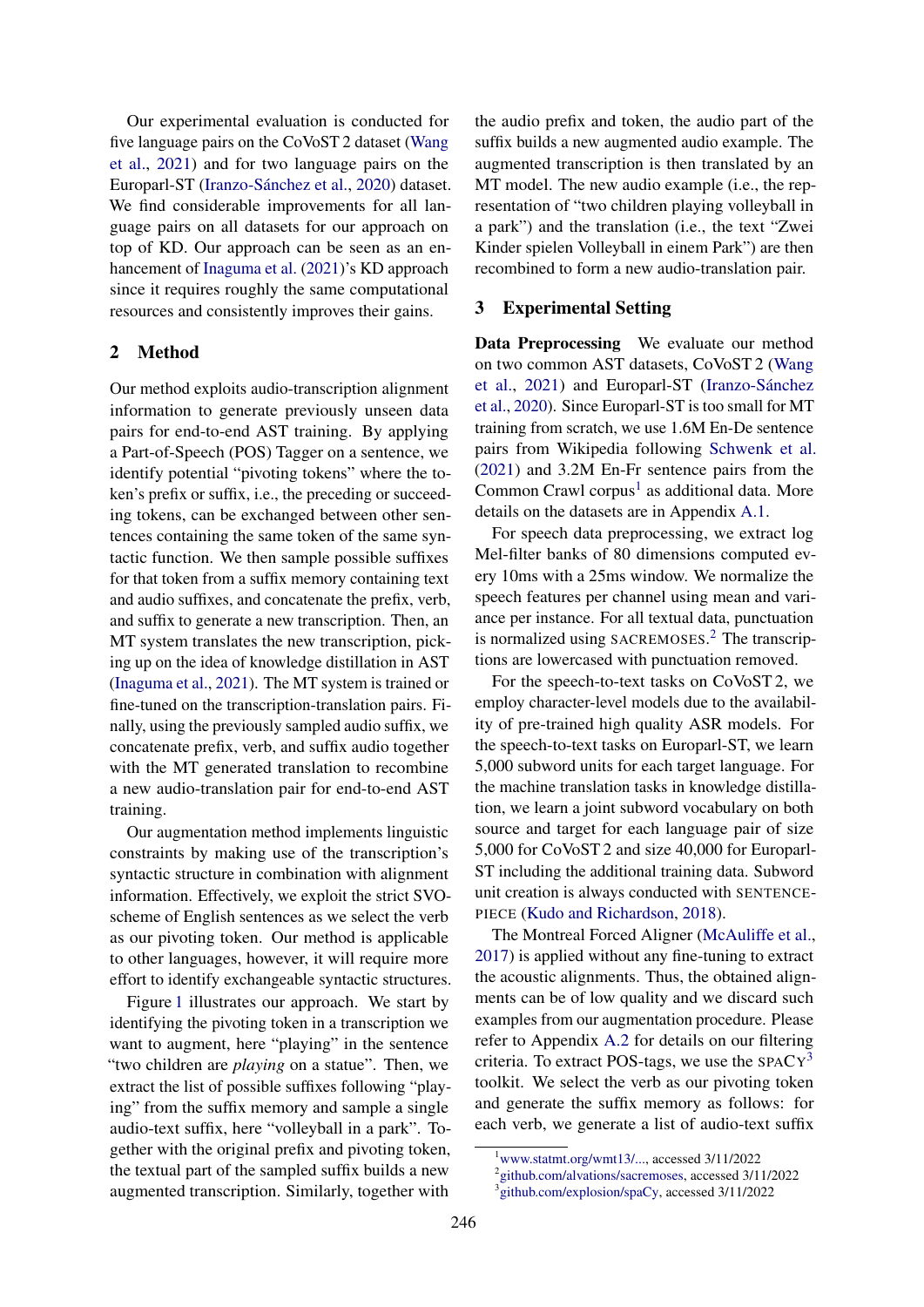<span id="page-2-0"></span>

Figure 1: (a) Select a pivoting token, e.g., "playing". (b) Retrieve suitable text-audio entries from the suffix memory to sample a replacement. (c) Compile a new transcription containing prefix, pivoting token, and replacement suffix. (d) Recombine a new training example by translating the new transcription and concatenating the audio sections.

pairs and store the data in a key-value table. The audio entries contain only references to the original audio segments and our implementation is thus very memory efficient. We only utilize basic offthe-shelf components that are widely available and our suffix memory has a negligible memory footprint. Table [1](#page-2-1) summarizes the number of additional training examples in each experiment.

<span id="page-2-1"></span>

| Data                             | <b>Baseline</b> | KD       | <b>STR</b> |
|----------------------------------|-----------------|----------|------------|
| CoV <sub>0</sub> ST <sub>2</sub> | 288k            | $+288k$  | $+255k$    |
| Europarl-ST (En-De)              | 3.25k           | $+3.25k$ | $+2.78k$   |
| Europarl-ST (En-Fr)              | 3.17k           | $+3.17k$ | $+2.71k$   |

Table 1: Number of examples per configuration.

Model configuration All our implementations are based on FAIRSEQ [\(Wang et al.,](#page-6-5) [2020;](#page-6-5) [Ott et al.,](#page-5-13)  $2019$ .<sup>[4](#page-2-2)</sup> In all speech-to-text tasks, we use the Transformer architecture [\(Vaswani et al.,](#page-6-6) [2017\)](#page-6-6) labelled as "s2t\_transformer\_s" in FAIRSEQ, which consists of convolutional layers for downsampling the input sequence with a factor of 4 before the selfattention layers. The encoder has 12 layers while the decoder has 6 layers with the dimensions of the self-attention layers set to 256 and the feed-forward network dimension set to 2048.

For the CoVoST 2 MT tasks, we use a smaller Transformer model of 3 layers for both encoder and decoder. The encoder-decoder embeddings and the output layer are shared. For the Europarl-ST MT tasks, we use the Transformer BASE configuration as described in [Vaswani et al.](#page-6-6) [\(2017\)](#page-6-6).

Training In the CoVoST 2 AST experiments, we use the character-level ASR model downloaded from the FAIRSEQ GitHub webpage<sup>[5](#page-2-3)</sup> to initialize the encoder of the AST systems. Each AST system is then trained for another 50,000 steps. For Europarl-ST, we train a subword unit ASR system on the English audio-transcription pairs of the En-De data for 25,000 steps. The resulting ASR system is used to initialize both En-De and En-Fr AST systems which are trained for another 20,000 steps. Throughout all speech-to-text experiments, we apply gradient accumulation resulting in an effective mini-batch size of 160k frames. We use Adam optimizer [\(Kingma and Ba,](#page-5-14) [2015\)](#page-5-14) with an inverse square root learning rate schedule. We use 10k steps for warmup and a peak learning rate of 2e-3. SpecAugment [\(Park et al.,](#page-5-15) [2019\)](#page-5-15) is applied with a frequency mask parameter of 27 and a time mask parameter of 100, both with 1 mask along their respective dimension. We perform validation and checkpoint saving after every 1,000 updates.

In case of the CoVoST 2 MT task, the Transformer model is pre-trained on in-domain data with 30,000 steps and an effective mini-batch size of 16,000 tokens. For the Europarl-ST dataset, the MT models are pre-trained on a combination of Europarl-ST and the additional training data. The Adam optimizer is used with an inverse square root learning rate schedule again, now with 4k steps for warmup and a peak learning rate of 5e-4. After pretraining, we finetune the model on the in-domain data with SGD and a constant learning rate of 5e-5.

Inference In the speech-to-text experiments, we average the 10 best checkpoints based on the validation loss. For the MT tasks, we average the 5 best checkpoints. Throughout all AST experiments and MT tasks, we apply beam search with a beam size of 5.

## 4 Results

Our experiments are focused on the improvements of our proposed method over KD alone on both CoVoST 2 and Europarl-ST datasets. We evaluate

<span id="page-2-2"></span><sup>4</sup> [github.com/statnlp/str/,](https://github.com/statnlp/str/) accessed 3/10/2022

<span id="page-2-3"></span><sup>5</sup> [github.com/pytorch/fairseq/...,](https://github.com/pytorch/fairseq/blob/main/examples/speech_to_text/docs/covost_example.md) accessed 3/11/2022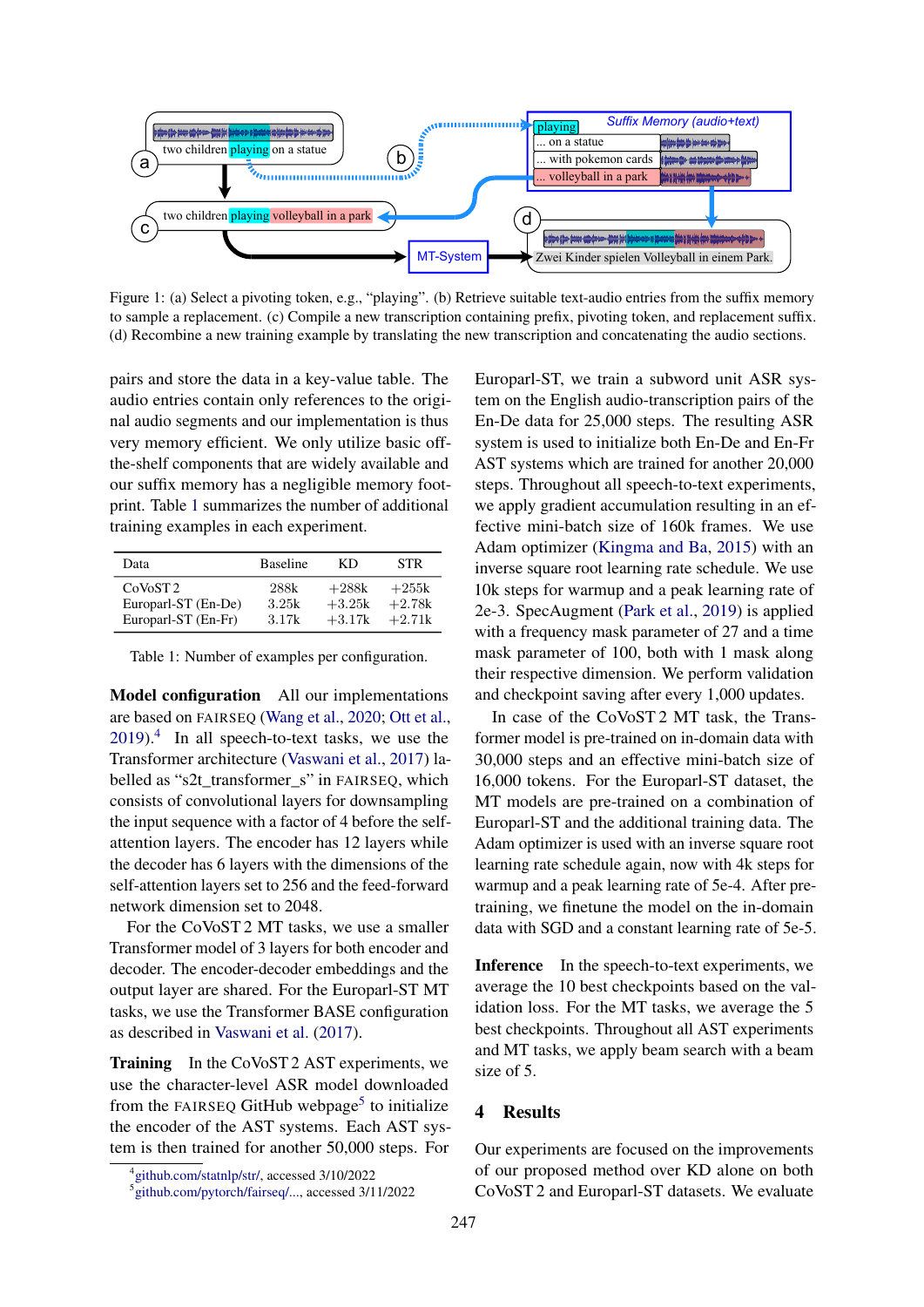<span id="page-3-2"></span>

| model                     | $En$ -De         | $En-Ca$        | $En-Tr$        | $En-Cv$          | $En-Sl$          |
|---------------------------|------------------|----------------|----------------|------------------|------------------|
| Wang et al. (2021) Bi-AST | 16.3             | 21.8           | 10.0           | 23.9             | 16.0             |
| <b>Baseline</b>           | $17.22 \pm 0.09$ | $23.15 + 0.10$ | $10.31 + 0.04$ | $25.46 \pm 0.08$ | $15.64 \pm 0.04$ |
| KD.                       | $18.26 \pm 0.05$ | $24.48 + 0.16$ | $11.10 + 0.03$ | $26.87 + 0.16$   | $17.21 + 0.02$   |
| <b>STR</b>                | $18.77 + 0.04$   | $24.83 + 0.12$ | $11.62 + 0.04$ | $27.28 + 0.11$   | $17.54 + 0.14$   |
| $KD+STR$                  | $19.06 + 0.02$   | $25.33 + 0.06$ | $11.83 + 0.01$ | $27.73 + 0.09$   | $17.83 + 0.09$   |

Table 2: Averaged results in BLEU on the CoVoST 2 dataset over 3 runs with standard deviations (±). Models KD and KD+STR are significantly different for all language pairs with  $p < 0.0002$  using a paired randomization test.

the translation results with both BLEU<sup>[6](#page-3-0)</sup> [\(Papineni](#page-5-16) [et al.,](#page-5-16) [2002\)](#page-5-16) and chr $F2^7$  $F2^7$  (Popović, [2016\)](#page-5-17) using the implementation of SACREBLEU [\(Post,](#page-5-18) [2018\)](#page-5-18). Each experiment is repeated 3 times and we report mean and standard deviation.

We also conduct significance tests using a paired approximate randomization test [\(Riezler and](#page-5-19) [Maxwell III,](#page-5-19) [2005\)](#page-5-19) with default settings of SACRE-BLEU. We compute  $p$ -values between KD and KD+STR for each evaluated language pair of the experiments' datasets and between each run initialized with the same random seed. The individual p-values are reported in Appendix [A.4.](#page-6-7)

Section [4.3](#page-4-0) contains a discussion on the connection between STR- and MT-performance. We also report additional experiments which show how the amount of STR data affects the final performance in Section [4.4.](#page-4-1) An error analysis with examples and a discussion on the limitations of STR has been moved to Appendix [A.5](#page-7-0) due to space constraints.

## 4.1 Results on CoVoST 2

Table [2](#page-3-2) lists BLEU scores on the five considered CoVoST 2 language pairs. Our baseline model is the AST system finetuned on the in-domain audiotranslation pairs only. Its performance over the selected language pairs is quite diverse with BLEU scores ranging from 10.31 (En-Tr) to 25.46 (En-Cy). Our baseline models are comparable to and often better in terms of BLEU than the bilingual AST (Bi-AST) models by [Wang et al.](#page-6-2) [\(2021\)](#page-6-2).

Training together with translations generated by KD improves the baseline model by a substantial margin of 0.8 to 1.6 BLEU points. Our proposed STR method alone slightly surpasses the KD performance and brings further improvements when the augmented data is combined (KD+STR) with BLEU score increases ranging from 0.62 for En-Sl to 0.86 for En-Cy. In total, we observe BLEU score improvements of 1.5 to 2.3 for KD+STR.

Since BLEU scores are often biased towards short translations, we additionally calculate chrF2 scores and report them in Appendix [A.3.](#page-6-8)

We obtain significantly different models for all language pairs with  $p < 0.0002$ . This is strong evidence that the better performing models trained on KD+STR are different to the plain KD models.

### 4.2 Results on Europarl-ST

Table 3 lists the BLEU score results of Europarl-ST En-De and En-Fr. Similar to the results on CoVoST 2, the KD models bring substantial improvements over the baseline systems. The gains are 6.02 points for En-De and 6.27 points for En-Fr. We attribute this to the strong machine translation model that is trained on large amounts of additional training data (see Section [4.3](#page-4-0) for more details on this). Our proposed STR method alone does not reach the KD performance but the combination KD+STR still delivers remarkable gains over KD, i.e., 1.13 points on En-De and 0.45 points on En-Fr, showing the complementarity of KD and STR. We also evaluate our models using chrF2. The numbers are listed in Appendix [A.3.](#page-6-8)

<span id="page-3-3"></span>

| model           | En-De          | En-Fr            |
|-----------------|----------------|------------------|
| <b>Baseline</b> | $14.47 + 0.16$ | $22.52 \pm 0.07$ |
| КD              | $20.49 + 0.07$ | $28.79 + 0.14$   |
| <b>STR</b>      | $19.80 + 0.14$ | $28.01 + 0.17$   |
| $KD+STR$        | $21.62 + 0.12$ | $29.28 + 0.10$   |

Table 3: Averaged results in BLEU on the Europarl-ST dataset over 3 runs with standard deviations  $(\pm)$ . Models KD and KD+STR are significantly different for En-De with  $p < 0.00025$ . For En-Fr, we only found two runs to be significantly different with  $p < 0.05$ .

In the En-De experiments, we obtain significant differences between the KD and KD+STR models with  $p < 0.00025$ . For En-Fr, only two out of three runs show significant differences with  $p < 0.05$ . In terms of chrF2 scores, however, we found all compared models to be significantly different. See Appendix [A.4](#page-6-7) for details.

<span id="page-3-1"></span><span id="page-3-0"></span><sup>6</sup> nrefs:1|case:mixed|eff:no|tok:13a|smooth:exp|version:2.0.0 7 nrefs:1|case:mixed|eff:yes|nc:6|nw:0|space:no|version:2.0.0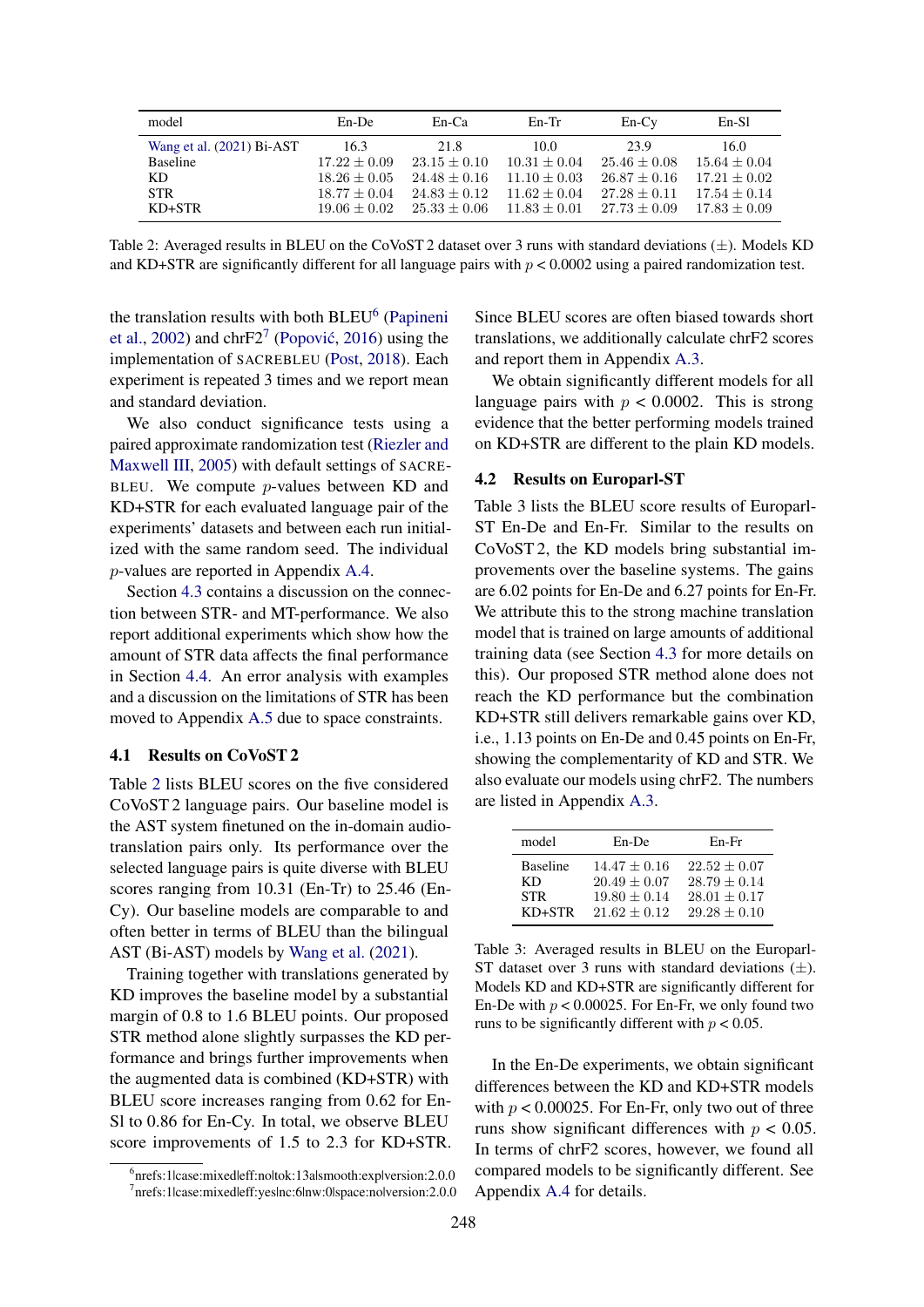### <span id="page-4-0"></span>4.3 Connection to MT-Performance

To evaluate the dependency of STR on the MTperformance, we calculate BLEU scores for the MT-systems we use for CoVoST 2 and Europarl-ST data augmentation with STR and compare them in a cross-lingual manner. We see a noticeable correlation of MT-performance and STR-improvement.

On CoVoST 2, the highest improvement for STR is observed on the En-Cy language pair, which is also the best performing MT-model. The En-Ca language pair's MT-model also performs very well and shows the second highest gain for STR together with En-Sl. See Table [4](#page-4-2) for more details.

On Europarl-ST, we observe a different behavior. While the MT-model for En-Fr is clearly better than the one for En-De, the gains are larger in the latter case. This might be due to the fact that the En-Fr ST-model already has a relatively high performance after training on KD alone (see Table [3\)](#page-3-3). We also hypothesize that adding our STR method to KD is more useful if the sentence structure of source and target languages is very different. In case the alignments between source and target language are relatively parallel, KD already generates very useful examples and our approach can only introduce limited new information on top of that, e.g., by adding speaker variations. See Table [5](#page-4-3) for the exact BLEU scores and improvements.

<span id="page-4-2"></span>

| model En-De En-Ca En-Tr En-Cy En-Sl |  |                                            |  |
|-------------------------------------|--|--------------------------------------------|--|
| MT 30.05 39.66 21.28 43.57 30.32    |  | $STR-\Delta$ +1.84 +2.18 +1.51 +2.27 +2.19 |  |

Table 4: Machine translation performance measured in BLEU on the CoVoST 2 test set. The second row  $(STR-\Delta)$  reports the BLEU improvements of KD+STR in comparison to the baseline.

<span id="page-4-3"></span>

| model   | En-De   | En-Fr   |
|---------|---------|---------|
| MТ      | 32.16   | 40.11   |
| $STR-A$ | $+7.15$ | $+6.76$ |

Table 5: Machine translation performance measured in BLEU on the Europarl-ST test set. The second row (STR-∆) reports BLEU improvements of KD+STR in comparison to the baseline.

#### <span id="page-4-1"></span>4.4 Dependence on Amount of STR Data

We conduct an additional experiment on CoVoST 2 to evaluate the dependence of our STR method on the amount of generated training data. In Figure

<span id="page-4-4"></span>

Figure 2: BLEU improvements for different amounts of STR augmented data on CoVoST 2 on a single run (seed=0) for 5 language pairs. We evaluate the addition of 0, 80k, 160k, and 255k STR-generated data points to the baseline KD data.

[2](#page-4-4) we report the test performance on 5 language pairs of a single run (seed=0) after training on 1/3, 2/3, or all STR generated data. For some language pairs, we already observe large gains after using 1/3 or 2/3 of the total STR data. Most language pairs will further benefit from more additional data, while one language pair (En-Sl) seems to degrade when moving from 2/3 to all training data on this single run. Summarizing, we observe a trend on all but one language pair that more augmented data improves performance.

## 5 Conclusion

We proposed an effective data augmentation method for end-to-end speech translation which leverages audio alignments, linguistic properties, and translation. It creates new audio-translation pairs via *sampling* from a memory-efficient suffix memory, *translating* through an MT model and *recombining* original and sampled audio segments with translations. Our method achieves significant improvements over augmentation with KD alone on both large (CoVoST 2) and small scale (Europarl-ST) datasets. In future work, we would like to investigate the utility of other linguistic properties for AST augmentation and we would like to extend our method to multilingual AST.

## Acknowledgements

This research was supported in part by the German research foundation DFG under grant RI-2221/4-1. We'd also like to thank the anonymous reviewers for their helpful comments.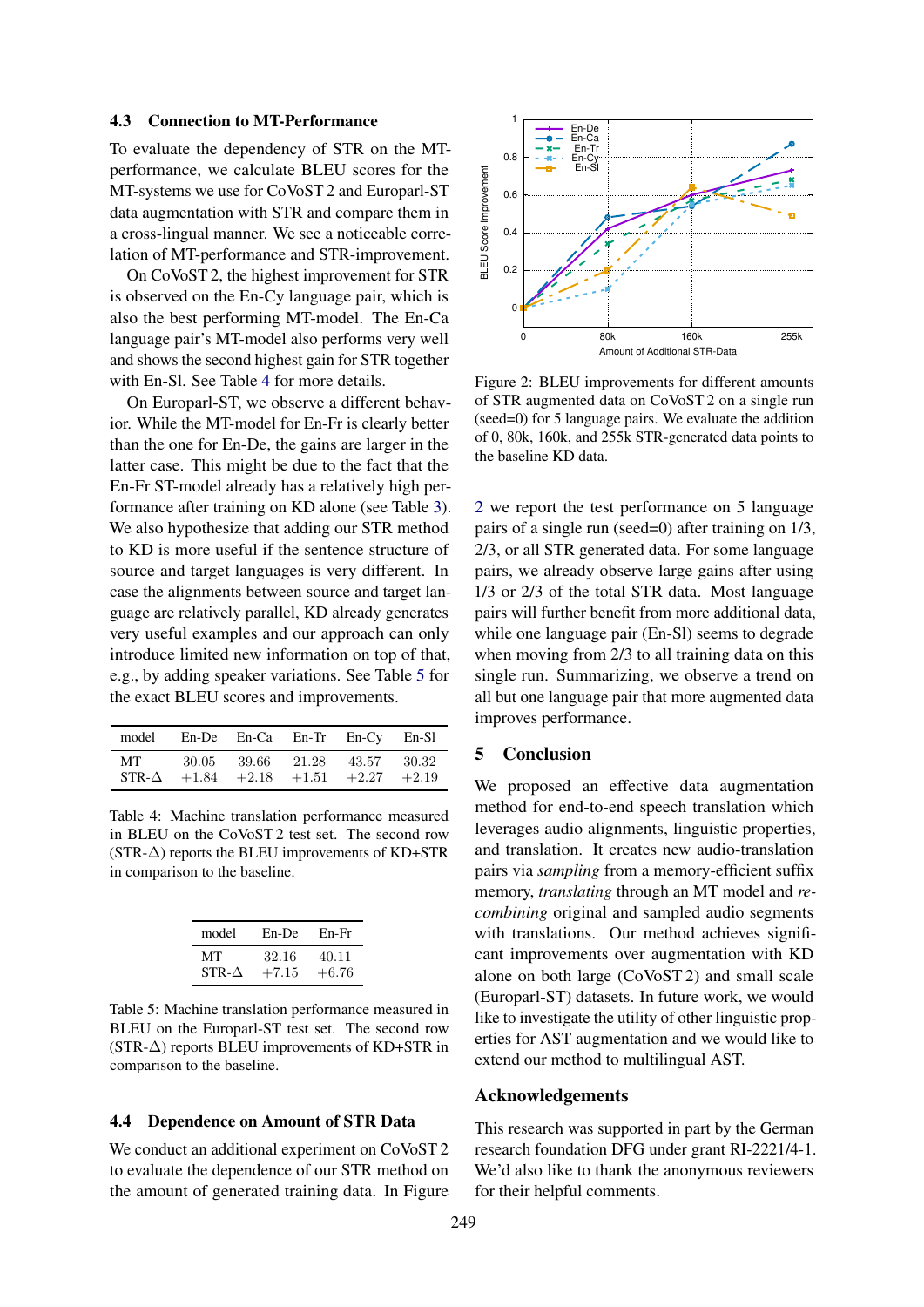## References

- <span id="page-5-4"></span>Daniel Beck, Trevor Cohn, and Gholamreza Haffari. 2019. [Neural speech translation using lattice trans](https://doi.org/10.18653/v1/D19-5304)[formations and graph networks.](https://doi.org/10.18653/v1/D19-5304) In *Proceedings of the Thirteenth Workshop on Graph-Based Methods for Natural Language Processing (TextGraphs-13)*, pages 26–31, Hong Kong. Association for Computational Linguistics.
- <span id="page-5-3"></span>N. Bertoldi and M. Federico. 2005. [A new decoder](https://doi.org/10.1109/ASRU.2005.1566492) [for spoken language translation based on confusion](https://doi.org/10.1109/ASRU.2005.1566492) [networks.](https://doi.org/10.1109/ASRU.2005.1566492) In *IEEE Workshop on Automatic Speech Recognition and Understanding (ASRU 2005)*, pages 86–91. IEEE.
- <span id="page-5-2"></span>Hirofumi Inaguma, Tatsuya Kawahara, and Shinji Watanabe. 2021. [Source and target bidirectional](https://doi.org/10.18653/v1/2021.naacl-main.150) [knowledge distillation for end-to-end speech trans](https://doi.org/10.18653/v1/2021.naacl-main.150)[lation.](https://doi.org/10.18653/v1/2021.naacl-main.150) In *Proceedings of NAACL-HLT 2021*, pages 1872–1881, Online. Association for Computational Linguistics.
- <span id="page-5-9"></span>Javier Iranzo-Sánchez, Joan Albert Silvestre-Cerdà, Javier Jorge, Nahuel Roselló, Adrià Giménez, Albert Sanchis, Jorge Civera, and Alfons Juan. 2020. [Europarl-st: A multilingual corpus for speech trans](https://doi.org/10.1109/ICASSP40776.2020.9054626)[lation of parliamentary debates.](https://doi.org/10.1109/ICASSP40776.2020.9054626) In *Proceedings of ICASSP 2020*, pages 8229–8233, Barcelona, Spain. IEEE.
- <span id="page-5-1"></span>Ye Jia, Melvin Johnson, Wolfgang Macherey, Ron J. Weiss, Yuan Cao, Chung-Cheng Chiu, Naveen Ari, Stella Laurenzo, and Yonghui Wu. 2019. [Leverag](https://doi.org/10.1109/ICASSP.2019.8683343)[ing weakly supervised data to improve end-to-end](https://doi.org/10.1109/ICASSP.2019.8683343) [speech-to-text translation.](https://doi.org/10.1109/ICASSP.2019.8683343) In *Proceedings of ICASSP 2019*, Brighton, UK. IEEE.
- <span id="page-5-14"></span>Diederik P. Kingma and Jimmy Ba. 2015. [Adam: A](http://arxiv.org/abs/1412.6980) [method for stochastic optimization.](http://arxiv.org/abs/1412.6980) In *Proceedings of ICLR 2015*, San Diego, CA, USA.
- <span id="page-5-11"></span>Taku Kudo and John Richardson. 2018. [Sentencepiece:](https://doi.org/10.18653/v1/d18-2012) [A simple and language independent subword tok](https://doi.org/10.18653/v1/d18-2012)[enizer and detokenizer for neural text processing.](https://doi.org/10.18653/v1/d18-2012) In *Proceedings of EMNLP 2018: System Demonstrations*, pages 66–71, Brussels, Belgium. Association for Computational Linguistics.
- <span id="page-5-7"></span>Tsz Kin Lam, Mayumi Ohta, Shigehiko Schamoni, and Stefan Riezler. 2021a. [On-the-fly aligned data aug](https://doi.org/10.21437/Interspeech.2021-1679)[mentation for sequence-to-sequence asr.](https://doi.org/10.21437/Interspeech.2021-1679) In *Proceedings of INTERSPEECH 2021*, Brno, Czech Republic. ISCA.
- <span id="page-5-6"></span>Tsz Kin Lam, Shigehiko Schamoni, and Stefan Riezler. 2021b. [Cascaded models with cyclic feedback for](https://doi.org/10.1109/ICASSP39728.2021.9413719) [direct speech translation.](https://doi.org/10.1109/ICASSP39728.2021.9413719) In *Proceedings of ICASSP 2021*, pages 7508–7512, Toronto, ON, Canada. IEEE.
- <span id="page-5-12"></span>Michael McAuliffe, Michaela Socolof, Sarah Mihuc, Michael Wagner, and Morgan Sonderegger. 2017. [Montreal forced aligner: Trainable text-speech align](http://www.isca-speech.org/archive/Interspeech_2017/abstracts/1386.html)[ment using kaldi.](http://www.isca-speech.org/archive/Interspeech_2017/abstracts/1386.html) In *Proceedings of INTERSPEECH 2017*, volume 2017, pages 498–502, Stockholm, Sweden. ISCA.
- <span id="page-5-8"></span>Arya D. McCarthy, Liezl Puzon, and Juan Miguel Pino. 2020. [Skinaugment: Auto-encoding speaker conver](https://doi.org/10.1109/ICASSP40776.2020.9053406)[sions for automatic speech translation.](https://doi.org/10.1109/ICASSP40776.2020.9053406) In *Proceedings of ICASSP 2020*, pages 7924–7928, Barcelona, Spain. IEEE.
- <span id="page-5-13"></span>Myle Ott, Sergey Edunov, Alexei Baevski, Angela Fan, Sam Gross, Nathan Ng, David Grangier, and Michael Auli. 2019. [fairseq: A fast, extensible toolkit for](https://doi.org/10.18653/v1/n19-4009) [sequence modeling.](https://doi.org/10.18653/v1/n19-4009) In *Proceedings of NAACL-HLT 2019: Demonstrations*, pages 48–53, Minneapolis, MN, USA. Association for Computational Linguistics.
- <span id="page-5-16"></span>Kishore Papineni, Salim Roukos, Todd Ward, and Wei-Jing Zhu. 2002. [Bleu: a method for automatic eval](https://doi.org/10.3115/1073083.1073135)[uation of machine translation.](https://doi.org/10.3115/1073083.1073135) In *Proceedings of ACL 2002*, pages 311–318, Philadelphia, PA, USA. Association for Computational Linguistics.
- <span id="page-5-15"></span>Daniel S. Park, William Chan, Yu Zhang, Chung-Cheng Chiu, Barret Zoph, Ekin Dogus Cubuk, and Quoc V. Le. 2019. [Specaugment: A simple data augmenta](https://doi.org/10.21437/Interspeech.2019-2680)[tion method for automatic speech recognition.](https://doi.org/10.21437/Interspeech.2019-2680) In *Proceedings of INTERSPEECH 2019*, pages 2613– 2617, Graz, Austria. ISCA.
- <span id="page-5-0"></span>Juan Miguel Pino, Liezl Puzon, Jiatao Gu, Xutai Ma, Arya D. McCarthy, and Deepak Gopinath. 2019. [Har](https://doi.org/10.5281/zenodo.3525032)[nessing indirect training data for end-to-end auto](https://doi.org/10.5281/zenodo.3525032)[matic speech translation: Tricks of the trade.](https://doi.org/10.5281/zenodo.3525032) In *Proceedings of IWSLT 2019*, Hong Kong, China.
- <span id="page-5-17"></span>Maja Popović. 2016. [chrF deconstructed: beta param](https://doi.org/10.18653/v1/W16-2341)[eters and n-gram weights.](https://doi.org/10.18653/v1/W16-2341) In *Proceedings of the First Conference on Machine Translation: Volume 2, Shared Task Papers*, pages 499–504, Berlin, Germany. Association for Computational Linguistics.
- <span id="page-5-18"></span>Matt Post. 2018. [A call for clarity in reporting BLEU](https://doi.org/10.18653/v1/w18-6319) [scores.](https://doi.org/10.18653/v1/w18-6319) In *Proceedings of the Third Conference on Machine Translation: Research Papers*, pages 186– 191, Belgium, Brussels. Association for Computational Linguistics.
- <span id="page-5-19"></span>Stefan Riezler and John T Maxwell III. 2005. [On some](https://aclanthology.org/W05-0908/) [pitfalls in automatic evaluation and significance test](https://aclanthology.org/W05-0908/)[ing for MT.](https://aclanthology.org/W05-0908/) In *Proceedings of the ACL workshop on intrinsic and extrinsic evaluation measures for machine translation and/or summarization*, pages 57–64. Association for Computational Linguistics.
- <span id="page-5-5"></span>Nicholas Ruiz, Qin Gao, Will Lewis, and Marcello Federico. 2015. [Adapting machine translation models](http://www.isca-speech.org/archive/interspeech_2015/i15_2247.html) [toward misrecognized speech with text-to-speech pro](http://www.isca-speech.org/archive/interspeech_2015/i15_2247.html)[nunciation rules and acoustic confusability.](http://www.isca-speech.org/archive/interspeech_2015/i15_2247.html) In *Proceedings of INTERSPEECH 2015*, pages 2247–2251, Dresden, Germany. ISCA.
- <span id="page-5-10"></span>Holger Schwenk, Vishrav Chaudhary, Shuo Sun, Hongyu Gong, and Francisco Guzmán. 2021. [Wiki-](https://doi.org/10.18653/v1/2021.eacl-main.115)[Matrix: Mining 135M parallel sentences in 1620](https://doi.org/10.18653/v1/2021.eacl-main.115) [language pairs from Wikipedia.](https://doi.org/10.18653/v1/2021.eacl-main.115) In *Proceedings of EACL 2021: Main Volume*, pages 1351–1361, Online. Association for Computational Linguistics.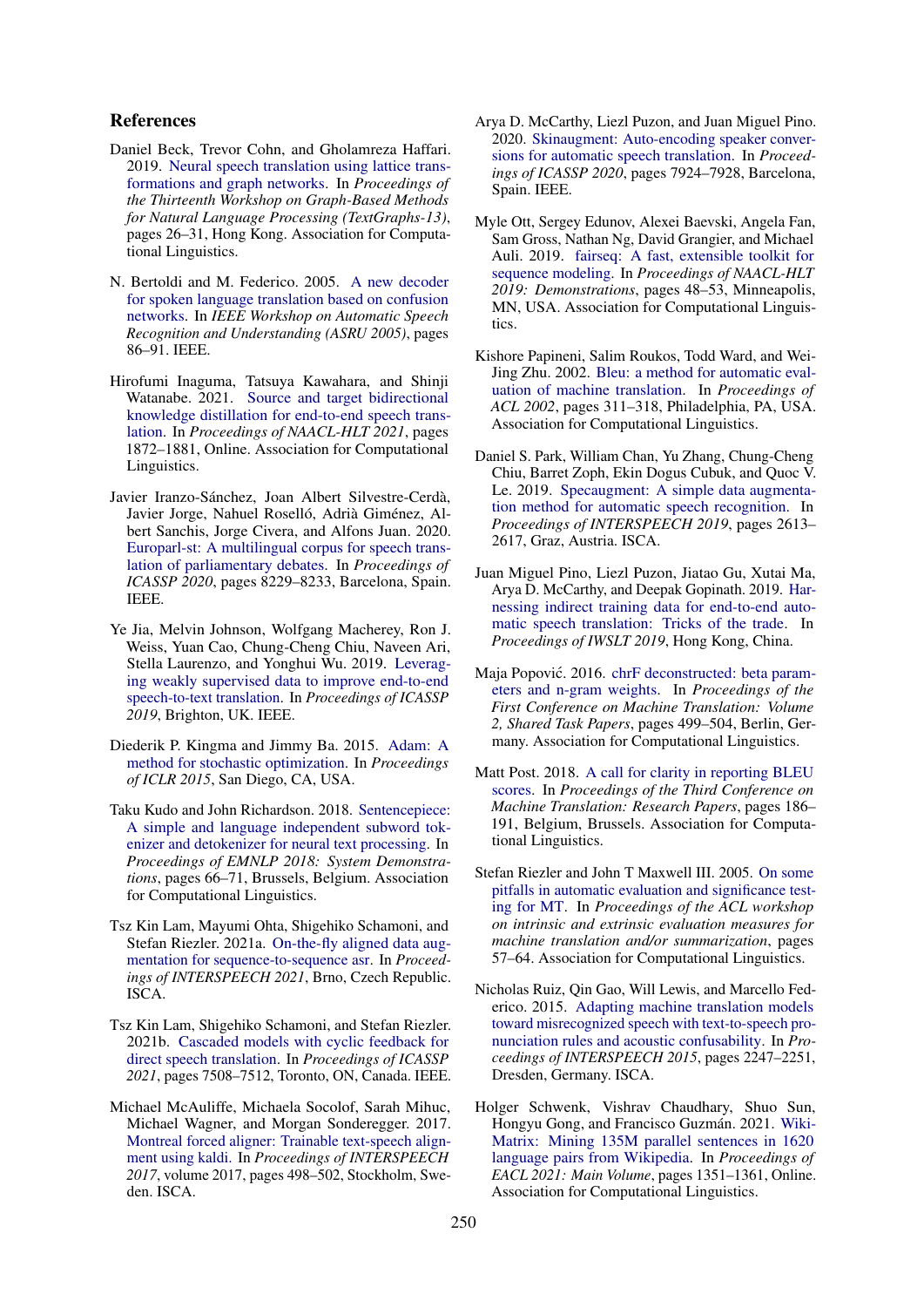- <span id="page-6-0"></span>Matthias Sperber and Matthias Paulik. 2020. [Speech](https://doi.org/10.18653/v1/2020.acl-main.661) [translation and the end-to-end promise: Taking stock](https://doi.org/10.18653/v1/2020.acl-main.661) [of where we are.](https://doi.org/10.18653/v1/2020.acl-main.661) In *Proceedings of ACL 2020*, pages 7409–7421, Online. Association for Computational Linguistics.
- <span id="page-6-6"></span>Ashish Vaswani, Noam Shazeer, Niki Parmar, Jakob Uszkoreit, Llion Jones, Aidan N Gomez, Łukasz Kaiser, and Illia Polosukhin. 2017. [Attention is](https://proceedings.neurips.cc/paper/2017/hash/3f5ee243547dee91fbd053c1c4a845aa-Abstract.html) [all you need.](https://proceedings.neurips.cc/paper/2017/hash/3f5ee243547dee91fbd053c1c4a845aa-Abstract.html) In *Advances in Neural Information Processing Systems 2017*, pages 5998–6008, Long Beach, CA, USA.
- <span id="page-6-5"></span>Changhan Wang, Yun Tang, Xutai Ma, Anne Wu, Dmytro Okhonko, and Juan Pino. 2020. [fairseq s2t:](https://aclanthology.org/2020.aacl-demo.6/) [Fast speech-to-text modeling with fairseq.](https://aclanthology.org/2020.aacl-demo.6/) In *Proceedings of AACL/IJCNLP 2020: System Demonstrations*, pages 33–39, Suzhou, China. Association for Computational Linguistics.
- <span id="page-6-2"></span>Changhan Wang, Anne Wu, Jiatao Gu, and Juan Pino. 2021. [CoVoST 2 and Massively Multilingual Speech](https://doi.org/10.21437/Interspeech.2021-2027) [Translation.](https://doi.org/10.21437/Interspeech.2021-2027) In *Proceedings of INTERSPEECH 2021*, pages 2247–2251, Brno, Czech Republic.
- <span id="page-6-1"></span>Sangdoo Yun, Dongyoon Han, Sanghyuk Chun, Seong Joon Oh, Youngjoon Yoo, and Junsuk Choe. 2019. [Cutmix: Regularization strategy to train strong](https://doi.org/10.1109/ICCV.2019.00612) [classifiers with localizable features.](https://doi.org/10.1109/ICCV.2019.00612) In *ICCV 2019*, pages 6022–6031, Seoul, Korea (South). IEEE.

## A Appendix

### <span id="page-6-3"></span>A.1 Data Description

CoVoST 2 is a large scale dataset of 430h English audio and 288k sentences for each language in the training set. The training set contains repetitions of the same sentence spoken by different speakers. We use the original data splits generated by the get\_covost\_splits.py script<sup>[8](#page-6-9)</sup> on five languages pairs, namely English-German (En-De), English-Catalan (En-Ca), English-Turkish (En-Tr), English-Welsh (En-Cy) and English-Slovenian (En-Sl), resulting in about 15.5k sentences for each dev and test dataset.

Europarl-ST, in contrast, is a small AST dataset. It contains debates held in the European Parliament and their translations, thus representing a realistic AST scenario imposing very different challenges than the CoVoST 2 dataset. We conduct experiments on the English-German (En-De) and English-French (En-Fr) language pairs. The En-De data contains 89h of audio and 35.5k sentences. The En-Fr data contains 87h of audio and 34.5k sentences.

### <span id="page-6-4"></span>A.2 Filtering Criteria by the Acoustic Aligner

In very rare cases, the acoustic aligner does not return an alignment at all and we have to discard these examples. In some cases, the obtained alignments by the acoustic aligner are of low quality, i.e., contain alignments to unknown tokens. In such cases, if the number of tokens of the output transcriptions of the acoustic aligner matches the number of tokens in the input transcriptions, we can still use this alignment for data augmentation as alignments in ASR are always strictly parallel. Thus, if we cannot retrieve suitable alignments, we discard the example. This procedure reduces the amount of augmented data: we discard approximately 12% of the examples for CoVoST 2, and about 15% of the examples for Europarl-ST. See Table [1](#page-2-1) for the final data sizes.

### <span id="page-6-8"></span>A.3 Additional chrF2 Scores

In this section, we additionally report chrF2 scores on CoVoST 2 and Europarl-ST datasets, since BLEU scores are often biased towards short translations. This issue is especially problematic on the CoVoST 2 datasets because of its large number of very short sentences. We list the CoVoST 2 chrF2 results in Table [10,](#page-8-0) and the Europarl-ST results in Table [6.](#page-7-1)

Our chrF2 results averaged over three runs confirm the improvements we observed throughout our experiments in terms of BLEU. When we look at chrF2, the better performing KD+STR models are always significantly different to the KD models. Even in case of the En-Fr language pair of the Europarl-ST dataset where we detected significant differences only in two of three runs in terms of BLEU, we found all three runs significantly different in terms of chrF2 with  $p < 0.025$  this time. Detailed p-values per run are listed in Table [8](#page-7-2) and [7](#page-7-3) for our CoVoST 2 experiments, and in Table [9](#page-7-4) for our Europarl-ST experiments.

### <span id="page-6-7"></span>A.4 Detailed p-values for System Comparison

Tables [7](#page-7-3) and [8](#page-7-2) report the exact p-values for comparison of KD and KD+STR models w.r.t. BLEU and chrF2 scores on CoVoST 2, respectively. Table [9](#page-7-4) reports the exact p-values for comparison of KD and KD+STR models w.r.t. BLEU and chrF2 scores on Europarl-ST, respectively. We use the implementation of SACREBLEU for calculation.

<span id="page-6-9"></span><sup>8</sup> [github.com/facebookresearch/covost,](https://github.com/facebookresearch/covost) accessed 3/11/2022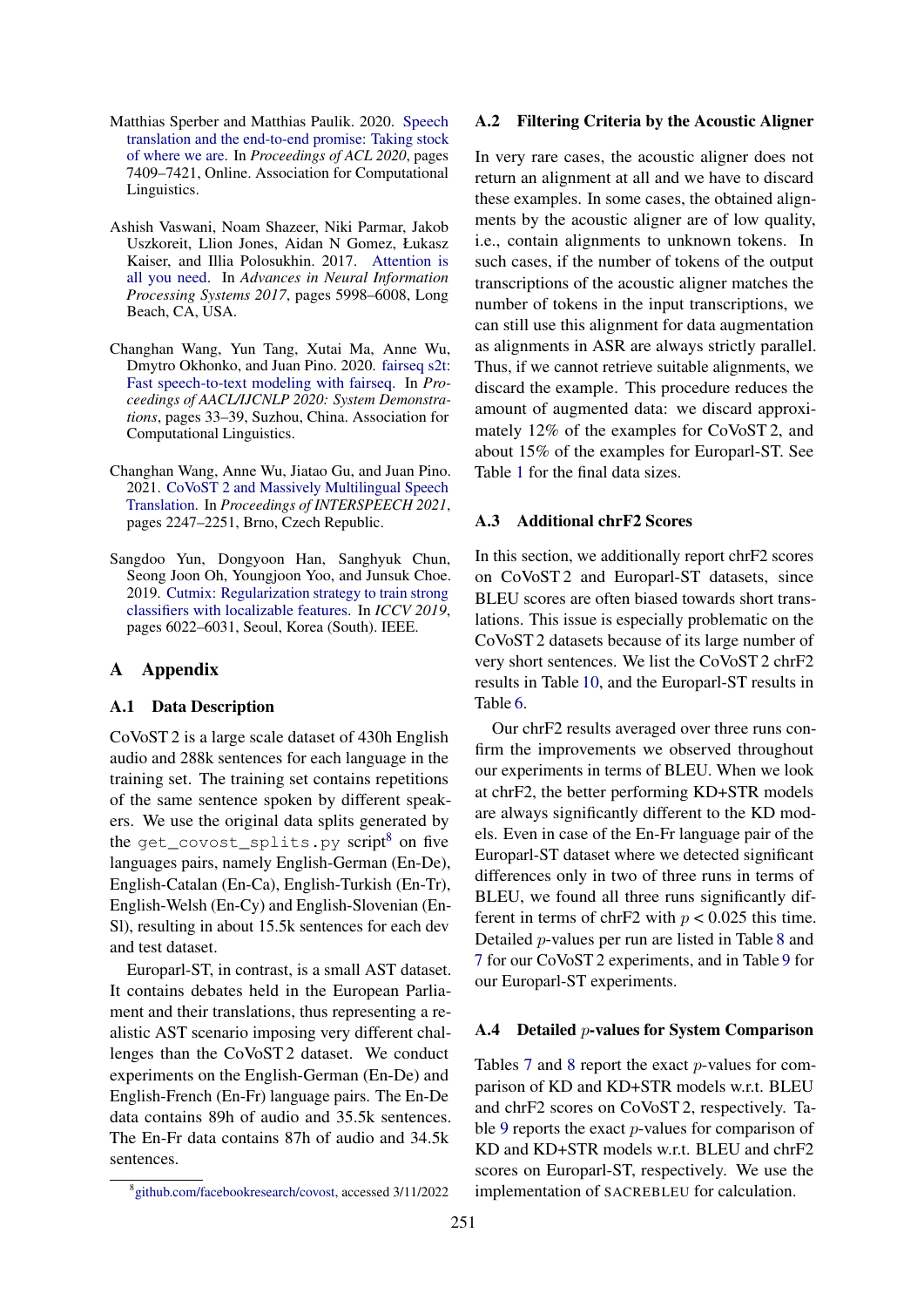<span id="page-7-1"></span>

| model           | En-De            | En-Fr            |
|-----------------|------------------|------------------|
| <b>Baseline</b> | $44.90 \pm 0.22$ | $48.60 \pm 0.14$ |
| КD              | $51.43 + 0.05$   | $54.97 + 0.05$   |
| <b>STR</b>      | $50.6 + 0.0$     | $54.1 + 0.22$    |
| KD+STR          | $52.37 + 0.09$   | $55.37 + 0.09$   |

Table 6: Averaged results in chrF2 on En-De and En-Fr of Europarl-ST dataset over 3 runs with standard deviations  $(\pm)$ . Models KD and KD+STR are significantly different for En-De with  $p < 0.0002$  using a paired randomization test. For En-Fr, the models are significantly different with  $p < 0.025$ .

<span id="page-7-3"></span>

| seed            | $En$ -De                   | En-Ca                      | $En-Tr$                    | $En-Cv$                    | $En-Sl$                    |
|-----------------|----------------------------|----------------------------|----------------------------|----------------------------|----------------------------|
| $\Omega$<br>321 | 0.0001<br>0.0001<br>0.0001 | 0.0001<br>0.0001<br>0.0001 | 0.0001<br>0.0001<br>0.0001 | 0.0001<br>0.0001<br>0.0001 | 0.0001<br>0.0001<br>0.0001 |

Table 7: The paired randomization test from SACRE-BLEU with default settings returned the following  $p$ values for the three runs when comparing KD and KD+STR models' BLEU performance on CoVoST 2.

### <span id="page-7-0"></span>A.5 Examples and Error Analysis

We also take a look at the quality of our STRaugmented data and list examples in Table [11](#page-8-1) and Table [12](#page-9-0) for CoVoST 2 and Europarl-ST, respectively. Rows "src-A" and "src-B" contain the unmodified transcriptions from CoVoST 2 with our pivoting token underlined and segments we recombine in *italics*. The row "augm." shows the STRaugmented example, the row "transl." contains the MT-generated translation. The presented examples are the first 5 data examples taken directly from our augmented data set and are *not* cherry-picked.

Of the first five augmented examples from CoVoST 2 listed in Table [11,](#page-8-1) examples 1, 3, and 5 contain grammatically correct augmented source data (row "augm.") and the latter two are also semantically correct. Example 2 contains a grammatically wrong segment due to the problematic transcription of "src-B": here, the example is already an ungrammatical sentence and this transfers to our augmented example. Example 4 is also grammatically wrong. In this example, our augmentation method mixes the different senses of the word "directed" and produces a semantically incorrect result. This could be fixed by integrating more context, e.g., "directed through" can be used to disambiguate the different word senses of "directed".

Of the first five augmented examples from Europarl-ST in Table [12,](#page-9-0) examples 1, 3, and 5 are actually grammatically correct. Example 2 is

<span id="page-7-2"></span>

| seed            | $En$ -De                   | En-Ca                      | $En-Tr$                    | $En-Cv$                    | En-Sl                      |
|-----------------|----------------------------|----------------------------|----------------------------|----------------------------|----------------------------|
| $\Omega$<br>321 | 0.0001<br>0.0001<br>0.0001 | 0.0001<br>0.0001<br>0.0001 | 0.0001<br>0.0001<br>0.0001 | 0.0001<br>0.0001<br>0.0001 | 0.0001<br>0.0001<br>0.0001 |

Table 8: The paired randomization test from SACRE-BLEU with default settings returned the following  $p$ values for the three runs when comparing KD and KD+STR models' chrF2 performance on CoVoST 2.

<span id="page-7-4"></span>

|      | <b>BLEU</b>         |       | chrF2  |         |
|------|---------------------|-------|--------|---------|
| seed | $En-Fr$<br>$En$ -De |       | En-De  | $En-Fr$ |
| 0    | 0.0002              | 0.010 | 0.0001 | 0.016   |
| 1    | 0.0001              | 0.137 | 0.0001 | 0.021   |
| 321  | 0.0002              | 0.012 | 0.0001 | 0.005   |

Table 9: Conducting the paired randomization test from SACREBLEU with default settings returned the following p-values for the three runs when comparing KD and KD+STR models' performance on Europarl-ST.

grammatically wrong as our STR method does not respect the different grammatical forms of "pass" in "will pass" and "to pass", mixing up the two objects. Example 4 is also grammatically wrong, and it is again the wrong treatment of different grammatical forms of "do" in "do work" and "to do". These problems could be addressed by putting more effort into the suffix memory construction, e.g., by using n-grams as keys. Examples 3 and 5 demonstrate a property of Europarl-ST that partly explains the lower performance gain we observe for our STR-method here: there are many repetitive formalized sentences, and in these examples our augmentation method only differs by a single word from an already existing data example. Still, such augmented examples can be useful for training due to the speaker variations injected by STR.

We observe common errors in our augmented examples for CoVoST 2 and Europarl-ST that are often connected to the different word senses and syntactical functions of the selected pivoting token. However, even grammatically wrong sentences can sometimes be useful in training as they prevent overfitting on common structures in the data. Furthermore, the speaker variations in the examples that we produce can be helpful even if the augmented examples do not differ much from existing ones. Summarizing the error analysis, our simple STR-method is able to produce examples that are useful even with errors. Investigating more complex methods for better identification of pivoting tokens is a promising direction for future work.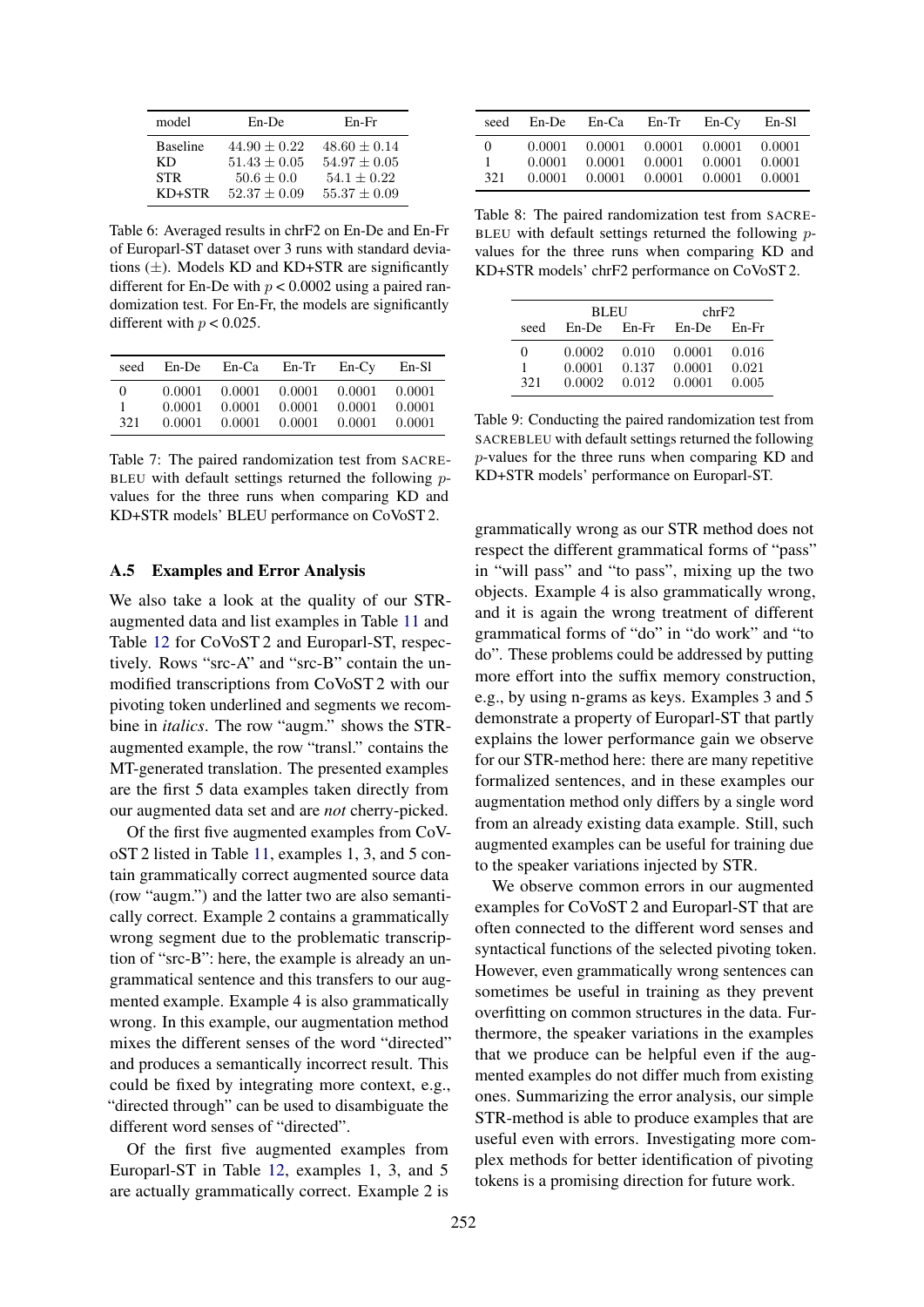<span id="page-8-0"></span>

| model                          | $En$ -De                                           | $En-Ca$                                            | $En-Tr$                                            | $En-Cv$                                            | En-S1                                                |
|--------------------------------|----------------------------------------------------|----------------------------------------------------|----------------------------------------------------|----------------------------------------------------|------------------------------------------------------|
| <b>Baseline</b><br>KD.<br>STR. | $42.80 + 0.08$<br>$44.13 + 0.05$<br>$44.43 + 0.05$ | $46.63 + 0.09$<br>$48.17 + 0.12$<br>$48.60 + 0.08$ | $36.77 + 0.09$<br>$38.53 + 0.05$<br>$39.30 + 0.08$ | $49.13 + 0.05$<br>$50.67 + 0.05$<br>$51.03 + 0.05$ | $39.83 \pm 0.05$<br>$41.73 + 0.05$<br>$42.17 + 0.05$ |
| $KD+STR$                       | $45.13 + 0.05$                                     | $49.10 + 0.08$                                     | $39.70 + 0.08$                                     | $51.50 + 0.00$                                     | $42.60 + 0.08$                                       |

Table 10: Averaged results in chrF2 on the CoVoST 2 dataset over 3 runs with standard deviations (±). Models KD and KD+STR are significantly different for all language pairs with  $p < 0.0002$  using a paired randomization test.

<span id="page-8-1"></span>

| 1              | $src-A$<br>$src-B$<br>augm.<br>transl. | <i>these data components in turn serve as the building blocks of data exchanges</i><br>the governor appoints members of the board each of whom serve <i>seven years</i><br>these data components in turn serve seven years<br>Diese Datenkomponenten wiederum servieren sieben Jahre.                                                                                                     |
|----------------|----------------------------------------|-------------------------------------------------------------------------------------------------------------------------------------------------------------------------------------------------------------------------------------------------------------------------------------------------------------------------------------------------------------------------------------------|
| $\mathfrak{D}$ | $src-A$<br>$src-B$<br>augm.<br>transl. | <i>the church</i> is unrelated to the jewish political movement of zionism<br>both sacks contain a man b is <i>on the left a on the right</i><br>the church is on the left a on the right<br>Die Kirche befindet sich rechts auf der linken Seite.                                                                                                                                        |
| 3              | $src-A$<br>$src-B$<br>augm.<br>transl. | <i>the following</i> represents architectures which have been utilized at one point or another<br>monism sees brahma as the ultimate reality while monotheism represents the personal form brahman<br>the following represents the personal form brahman<br>Die folgende Darstellung repräsentiert die persönliche Form Brahman.                                                          |
| 4              | $src-A$<br>$src-B$<br>augm.<br>transl. | <i>additionally the pulse output can be directed through one of three resonator banks</i><br>he directed no fewer than thirty seven productions at stratford<br>additionally the pulse output can be directed no fewer than thirty seven productions at stratford<br>Darüber hinaus kann der Pulsausgang nicht weniger als siebenunddreißig Produktionen in Stratford geleitet<br>werden. |
| 5              | $src-A$<br>$src-B$<br>augm.<br>transl. | <i>the two</i> are robbed by a pickpocket who is losing in gambling<br>there are six large portraits displayed in the senate chamber<br>the two are six large portraits displayed in the senate chamber<br>Die beiden sind sechs große Porträts, die in der Senatskammer ausgestellt sind.                                                                                                |

Table 11: The first 5 augmented data examples from CoVoST 2 for the En-De language pair. "src-A" and "src-B" are the unmodified transcriptions from CoVoST 2 with our pivoting token underlined and segments we recombine in *italics*. The "augm." row shows the STR-augmented example. The "transl." row contains the MT-generated translation.